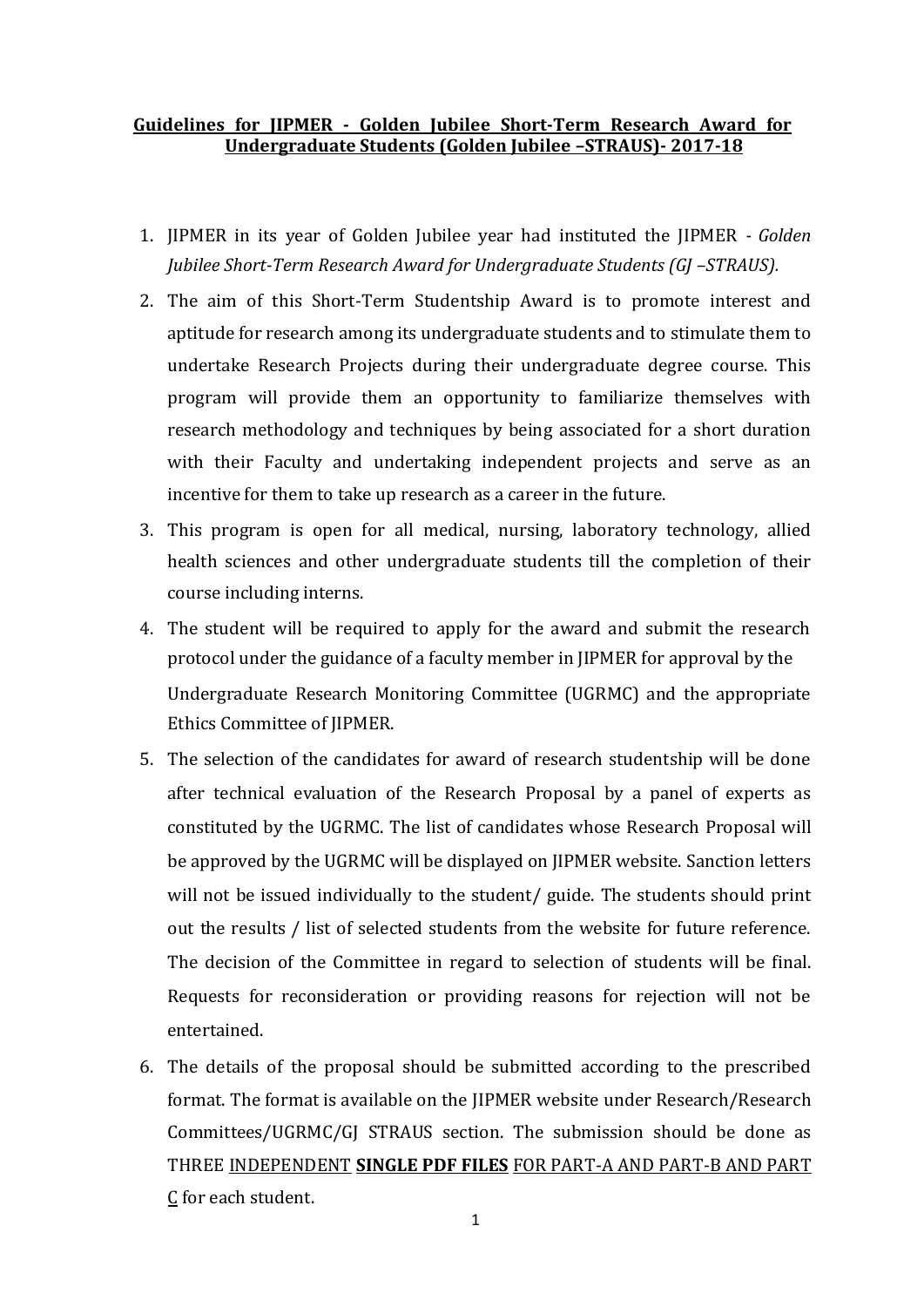- 7. Submission of proposal details and other dates:
	- The submission should be done by e-mail to ugrmcjipmer@gmail.com **and** through JIPMER online project management system (http://opms.jipmer.edu.in/). The submission should be done as THREE INDEPENDENT **SINGLE PDF FILES** FOR PART-A AND PART-B AND PART C for each proposal. *No hard copy submission is needed*.
	- Submission to Dr. Debdatta Basu, Member Secretary, UGRMC. E mail: ugrmcjipmer@gmail.com
	- **Last date for the submission of proposal –** *31st October 2017*
	- Results of the selected candidates will be announced by  $1<sup>st</sup>$  week of January 2018. The selected proposals will have to be presented for approval to the UGMRC and Institute Ethics Committee before starting the project.
- 8. Work on the project can be carried out till 15<sup>th</sup> July 2018.
- 9. **Last date for submission of report – 15th August 2018.** The student must submit the complete project report and a proof of manuscript submission to a peer reviewed indexed journal (e mail receipt from journal with a manuscript number) along with the project report. *Acceptance of the manuscript for publication by the journal is not mandatory for approval*.
- 10. The students with approved Project Reports will be awarded the GJ-STRAUS which will comprise *stipend of Rs. 10,000 and a GJ-STRAUS- certificate on completion of the project*.
- 11. **From this year, a maximum of 26 awards are instituted under GJ-STRAUS.** If the total number of proposals recommended for selection by the expert-panel is less than 26, then the appropriate number will be decided by the UGRMC. Of the 26 awards, 4 will be reserved for Nursing undergraduate students and 1 award for B.Sc. (MLT) and 1 award for BSc (Allied Health Sciences) students. The remaining 20 will be based on open competition for the MBBS, Nursing and the B.Sc. (MLT and Allied Health Sciences) students.
- 12. Preference will be given to the students who have not been awarded earlier under the GJ-STRAUS award scheme.
- 13. Once a proposal is rejected by the UGRMC for the GJ-STRAUS award the same proposal cannot be resubmitted for reconsideration anytime by the same or another student under the GJ-STRAUS award scheme.